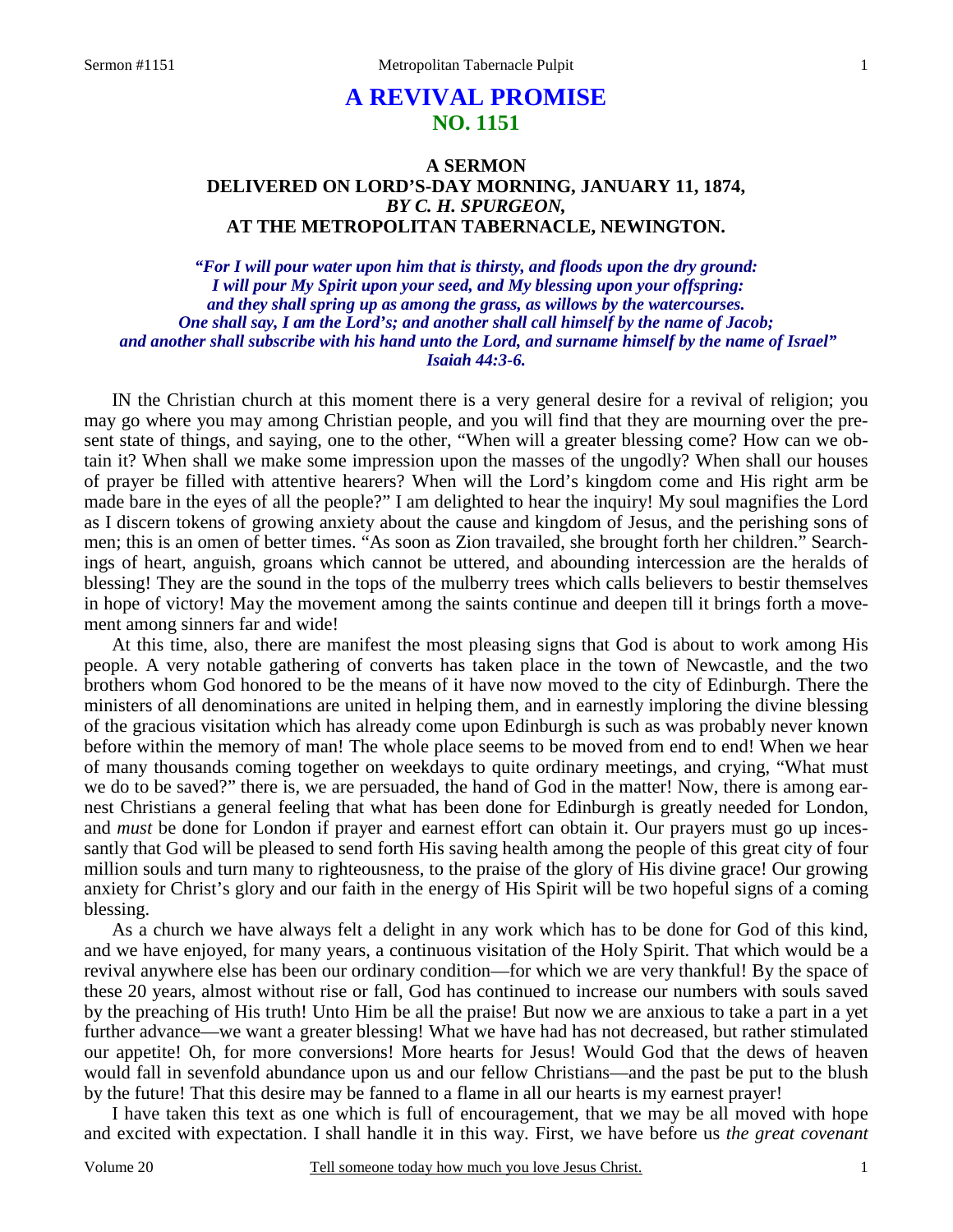*blessing of the church;* secondly, we have *the glorious result of that blessing described.* And when we have spoken thus, we shall spend the rest of our time in speaking of *the conduct which is consistent with the desire that this blessing and its results may come to us*.

**I.** In our text we have THE GREAT COVENANT BLESSING OF THE CHURCH. It is the gift of the Holy Spirit. Whatever metaphor is used, this is the meaning of it; He is the refreshing, life-giving, fertilizing water—the living water of which Jesus spoke. The first promise of the text, "I will pour water upon him that is thirsty, and floods upon the dry ground," is explained by the second, "I will pour My Spirit upon your seed, and My blessing upon your offspring." While speaking upon this, it is well for us to remember, first, that *this blessing has been already given*. We must never underrate the importance of the ascension of our Lord and the gift of the Spirit which followed. God forbid that we should think lightly of Pentecost—the Holy Spirit then descended, and we have no record that the Spirit has since ascended and departed from the church. He is the church's perpetual heritage and abides with us always! I like to sing—

> *"The Holy Spirit is here, Where saints in prayer agree, As Jesus' parting gift He's near Each pleading company. Not far away is He, To be by prayer brought nigh, But here in present majesty, As in His courts on high."*

He is permanently resident in the midst of the church! But when are have received that truth of God, we may still go on to use the language which is very frequent among us, and pray for the outpouring of the Spirit. If the language is not exactly accurate, the meaning is most excellent; as far as any one assembly or person is concerned, we may request the Holy Spirit to be poured forth upon us in His gracious operations.

 We desire to see the Spirit of God working more mightily in the church—we long, each one of us, to be more completely subject to His influences, and more filled with His power, so that we may be full of faith and of the Holy Spirit. We need the Holy Spirit poured upon those who have Him not; upon the dead in sin that they may be quickened; upon the desponding that they may be consoled; upon the ignorant that they may be illuminated, and upon seekers that they may find Him who, alone, is our peace! We, being evil, give good gifts unto our children, and therefore we are persuaded that our heavenly Father will give the Holy Spirit to them that ask Him. We do but enlarge upon the prayer of the apostolic benediction when we cry for the blessing peculiar to the Holy Spirit. It is the Spirit Who quickens neither the letter of the word, nor the energy of our manner can give life! Therefore we feel that when we have prophesied to the dry bones, we must also prophesy to the wind, for unless the divine breath shall come, the dry bones will never live!

Notice, beloved, that this great covenant blessing of the Spirit is, in our text, *the subject of a promise*. "I will pour water upon him that is thirsty, and floods upon the dry ground: I will pour My Spirit upon your seed, and My blessing upon your offspring." We may always be confident of receiving those blessings which are promised by the Lord! The general promise, "No good thing will I withhold from them that walk uprightly," is very comforting; under its broad cover we are encouraged to plead for many favors for which we have no special note of promise; but when we can put our finger upon a plain and specific Word of God, by which a certain good thing is guaranteed to us, our faith rises to full assurance and we feel confident of receiving an answer to our prayer! "You have said, 'I will pour My Spirit upon your seed,' therefore, O Lord, fulfill this word unto Your servant, in which You have caused him to hope." You have God's Word for it—place your finger upon it, and on your knees beseech the Lord to do as He has said. He cannot lie; He will never revoke His Word! Has He said and shall He not do it?—

#### *"As well might He His being quit As break His promise or forget."*

He has spontaneously made the promise and He will make it good. Upon every promise the blood of Jesus Christ has set its seal, making it, "yes and amen" forever! Test Him here, then, and you shall find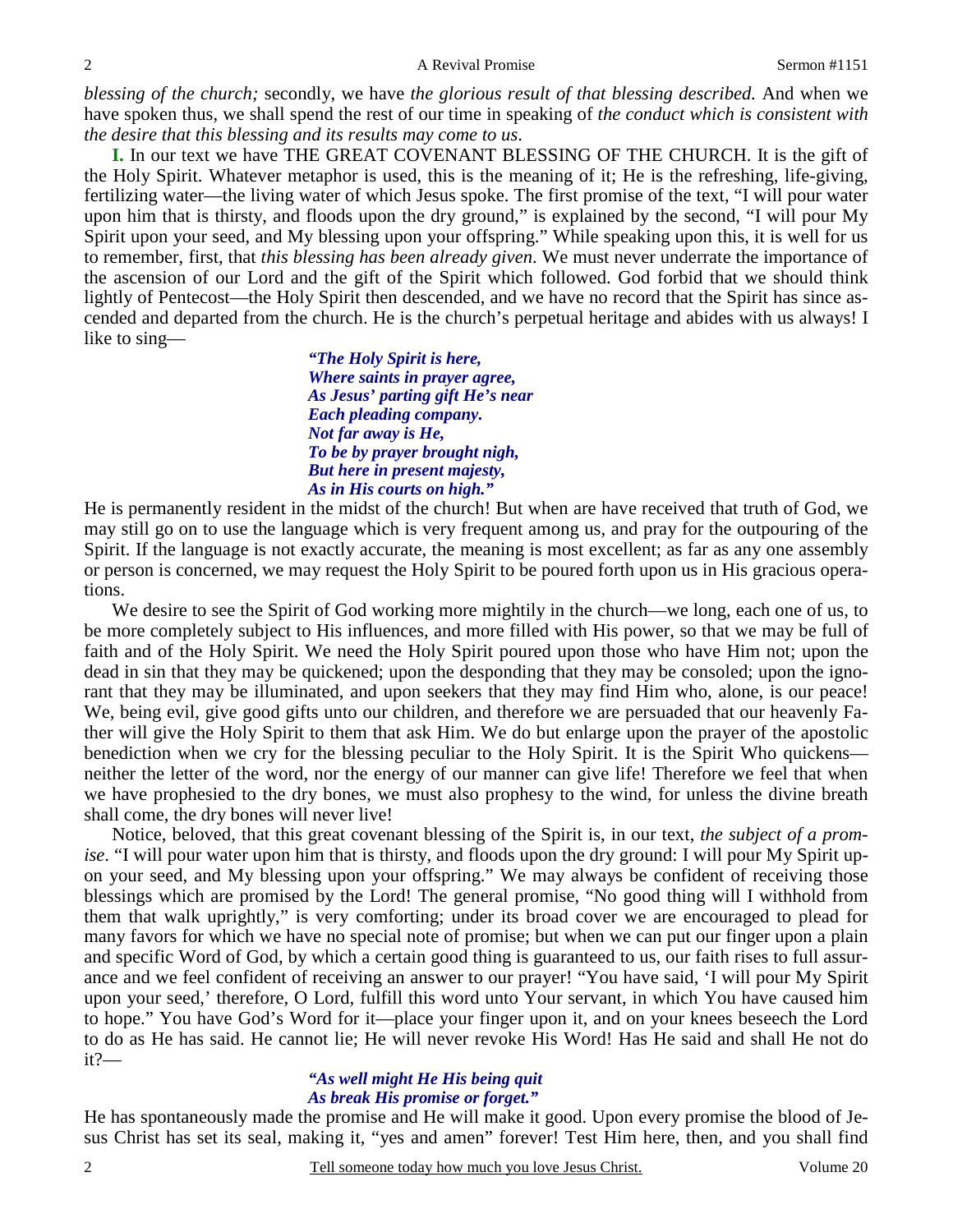#### Sermon #1151 A Revival Promise

Him faithfulness itself! A promise of God is the essence of the truth of God, the soul of certainty, the voice of faithfulness, and the substance of blessing. What a right royal promise it is! How lofty and full of assurance is the language, "I will pour water upon him that is thirsty." It is for God to say, "I will" and, He will!

*We* may venture as far as declaring, "I will if I *can*." But there are no limits to His power. Our wisdom is to say, "I hope I shall be able to do as I desire." But there are no impossibilities with the Almighty; His Spirit falls upon men as dew from the Lord, waiting not for man, neither tarrying for the sons of men. When the time has come for a shower, God asks not the potentates of earth to give their consent, but down come the blessed drops! When the season for spring has arrived, the Lord does not ask man to help Him to remove the ice from the streams, or the snow from the hills, or the dampness from the air; He asks no human aid in quickening the seeds, and awaking the plants, so that the sleeping flowers may open their lovely eyes, and smile on all around. *He* does it all! His mystic influences, as omnipotent as they are secret, come forth, and the work is done! And so, glory be to God, we have a promise, here, which is the word of omnipotence, and when we plead it we need not be at all dismayed by the question, "Can such a thing be?" We know that dry bones can live when the Spirit breathes upon them, and we are equally well persuaded that the life-giving Spirit can so breathe, for we have a divine promise that He shall be given to the people! We hear the double "I will, I will," and we are certain that the Lord can and will "pour water upon him that is thirsty, and floods upon the dry ground."

It becomes us also, brothers and sisters, to notice that this gift, which is the subject of a promise, is *a most necessary blessing*. I have sometimes heard it sneeringly remarked that we know very well we need the Holy Spirit, but there is no need to be everlastingly talking about it. But, brethren, we need to make frequent acknowledgment of this truth—it is due to the Holy Spirit, Himself, that we should do so! If we do not honor the Holy Spirit, we cannot expect Him to work with us; He will be grieved and leave us to find out our helplessness. Moreover, I fear that however generally the doctrine of the necessity of the Spirit's work may be believed as a matter of theory, it is not acted upon—and what is not believed in *practice* is, in fact, not believed at all! I am very suspicious of a man who tires of a truth of God so vitally important, and dares to call it a platitude! We shall not hesitate to repeat the doctrine again and again—and we feel persuaded that God's people will not tire of it. Without the Spirit of God we can do nothing! We are as ships without wind, or chariots without horses, without the Holy Spirit; we are like branches without sap; we are withered without the Holy Spirit! We are like coals without fire; we are as useless as an offering without the sacrificial flame without the Holy Spirit! Without the Holy Spirit we are unaccepted! I desire both to feel and to confess this fact whenever I attempt to preach; I do not wish to get away from it, or to conceal it, nor *can* I, for I am often made to feel it to the deep humbling of my spirit!

I pray that you who teach in the Sunday school, you who visit the poor, you who work in any way for God may acknowledge your impotence for good, and look for power from on high. To our hands the Holy Spirit is the force; to our eyes He is the light; we are but the stones, and He the sling; we are the arrows, and He the bow! Confess your weakness and you will be fit to be strengthened; acknowledge your emptiness and it will be a preparation for receiving divine fullness, for, observe, the promise of the living water is to "him that is thirsty," or, as it may be better rendered, and the figure would be more clear, "I will pour water upon it (the land) that is thirsty, and floods upon the dry ground." The blessing is to come where it is needed—upon the desert, the parched places which are as the valley of death till the rain comes. If you think yourself to be as the well-watered plain of Sodom, God will pour no food upon you; it is upon the thirsty land, upon the heart which laments its barrenness, and confesses its own unworthiness, that the Spirit of God shall come!

I do pray that as a church we may never imbibe the idea that we have a lock on God's blessing, or a monopoly on His benediction, so that He is sure to grant His approval to any one particular ministry, or any form of church government! The Lord might leave us, and will, unless we lie low before Him and acknowledge our nothingness! Remember His Word which He spoke to His erring people when they boasted of their pedigree and called themselves His temple—"Go you, now, unto My place which was in Shiloh, where I set My name at the first, and see what I did to it for the wickedness of My people Israel." He may leave His garden to be overgrown with briers, and His vineyard to be marred with stones;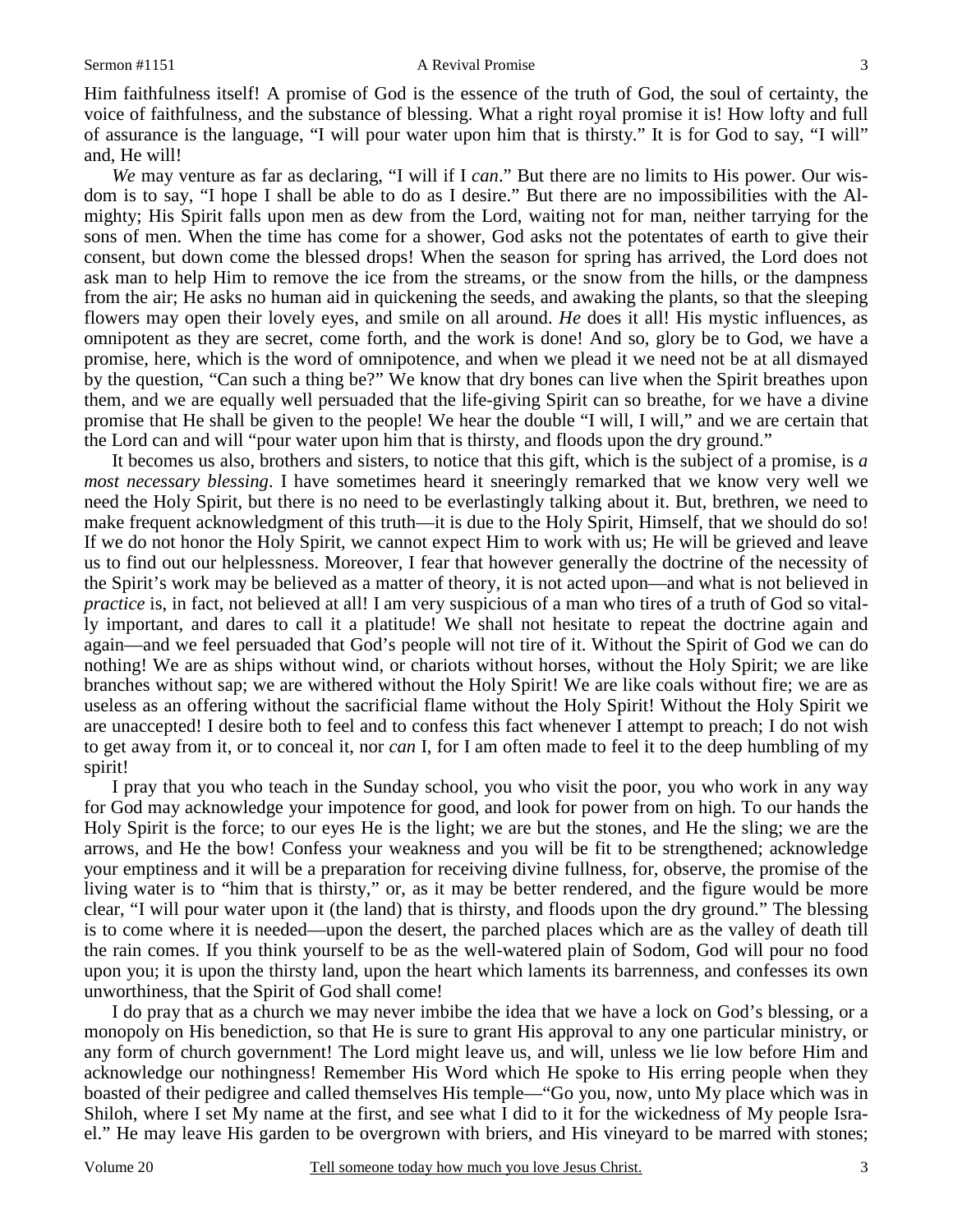God is not tied to any *one* place or people—He can remove the candlestick, and set it up in another chamber—let the seven churches of Asia Minor serve as a warning to us in this thing! O blessed Spirit of the living God, we do confess the barrenness of our soil and the drought of our land, and we beseech You never to withdraw Your dew, or cause Your rain to depart from us! What greater curse could You inflict than to let us alone? Oh, come upon us, we beseech You and let the divine promise be fulfilled!

It should be very comfortable to us to reflect that while we need the Spirit of God, *His working is most effectual* to supply all our needs when He does come upon us. In the east, you can generally tell where there is a stream or a river by the line of emerald which marks it. If you stood on a hill, you could see certain lines of green, made up of grass, reeds, rushes, and occasional trees which have sprung up along the watercourses. Nothing is required to make the land fertile but to water it. We are told by travelers that they have seen plains looking completely barren, apparently covered with dry dust and powder—yet a heavy shower has fallen, and in a space of time which seems incredible in our colder climate, the most lovely flowers and the most refreshing verdure have clothed the plains till the wilderness and the solitary places have been glad—and the desert has rejoiced and blossomed as the rose! Yes, it has blossomed exceedingly—and an excellence as of Carmel and Sharon has been upon it! Even thus, let the Spirit of God come upon any church, and He is all that it needs to make it living and fruitful! Church machinery, apart from the Spirit of God, lacks the motive power, but the motive power coming; your machinery will do its work! Of course, if it is *imperfect* machinery, the Holy Spirit will not make it do all the work which better organizations have done. Still, even the most imperfect shall accomplish so much as to astonish all who behold it!

What a blessing it is when the church does really receive the Spirit of God abundantly! Her minister may be slow in utterance—like Moses, the leader of the people may be a man of stammering speech, or, like Paul, his personal appearance may be mean, and his speech contemptible; but this matters not when the Spirit of God is upon the man and in the people! The church may be very small, the members may be very poor, and many of them illiterate, too, but as the barley cake of the soldier's dream smote the royal pavilion of Midian, so that it lay along, so the Lord, by the hands of the most feeble, shall do His greatest deeds and get to Himself renown! Where the Spirit of God is, there is the majesty of omnipotence!

I, here, call your attention to the fact that the promise in our text is *liberal and unstinted*. "I will *pour*  water upon the thirsty land, and *floods* upon the dry ground." The Lord does not need to stint His gifts; when He gives a blessing He gives it like a king! His treasury will not be exhausted by giving, or replenished by withholding. I have seen in Italy the fields watered by the processes of irrigation—there are trenches made to run along the garden, and smaller gutters to carry the lesser streams to each bed, so that each plant gets its share of water. But the gardener has to be very careful, for he has but little water in his tank, and only an allotted share of the public reservoir. No plant must have too much; no plot of ground may be drenched. How different is this from the methods of the Lord! He *pours* the water! He deluges the land! "The parched ground shall become a pool, and the thirsty land springs of water; in the habitation of dragons, where each lay, shall be grass with reeds and rushes." Oh that He would pull up the sluices, now, and let a torrent of divine grace rush through this Tabernacle! Oh that at this moment He would open the windows of heaven and send us a flood of grace, like the deluge of vengeance in Noah's day, till the tops of our loftiest expectations should be covered! He is able to do exceeding abundantly above what we ask, or even *think!* He gives generously, and upbraids not!

Our abounding sin and death need abounding life and power! In such a city as this the largest blessing will be none too great. Let us open our mouths wide, that He may fill them! The Lord is illimitable in His wealth of grace, and boundless in His goodness and power. Let us take the promise as it stands, and plead it at the throne of God, "Have You not said, 'I will pour water upon him that is thirsty, and floods upon the dry ground'? Lord, do it, to the praise of the glory of Your grace!" One other remark and I leave this point. This covenant blessing is, in our text, *peculiarly promised to a certain class of persons who are especially dear to us*. "I will pour My Spirit upon your *seed*, and My blessing upon your *offspring*." Parents, lay hold greedily upon these points of the promise! I am afraid we do not think enough of the promise which the Lord has made to our children. grace does not run in the blood—we have never fallen into the gross error of birthright membership, or the supposition that the child of godly parents has a right to Christian ordinances; we know that religion is a *personal* matter, and is not of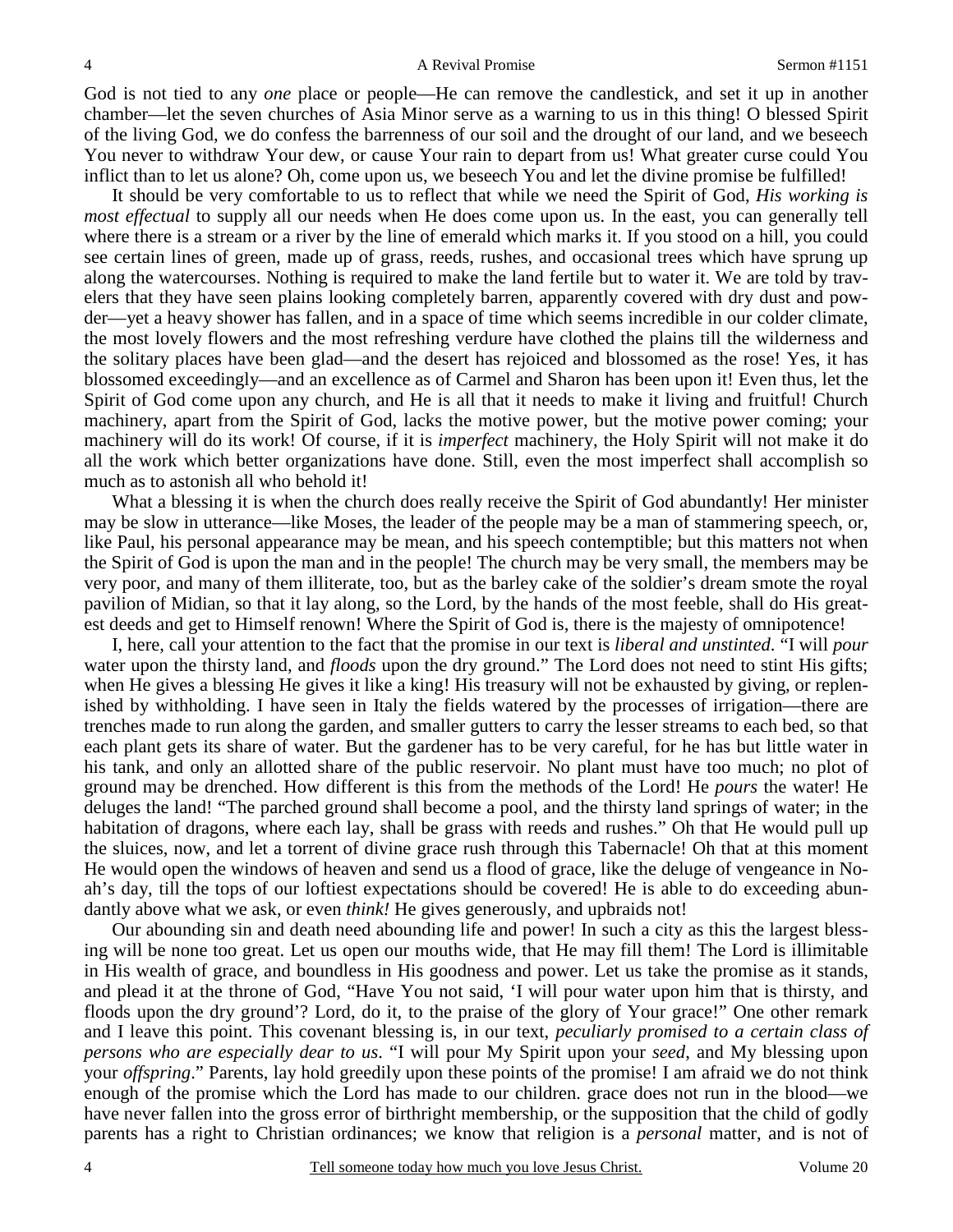blood nor of birth. We know, also, that all children are heirs of wrath till the grace of God regenerates them; but still, there is some meaning in that gracious saying, "The promise is unto you and your children, even to as many as the Lord your God shall call." Paul was assuredly not wrong, but sweetly right when he said to the jailer, in answer to his question, "What must I do to be saved?" "Believe on the Lord Jesus Christ, and you shall be saved, and your house." Lay hold of those words, Christian parents, and do not be content to get half the promise! Pray to God to fulfill it all! Go to Him this very day, you mothers and fathers, and implore Him to have pity upon your offspring! Cry unto Him, and say, "You have said, 'I will pour My Spirit on your seed, and My blessing upon your offspring.' Do it, Lord, for Jesus Christ's sake!"

**II.** We are now to consider THE GLORIOUS RESULT OF THIS COVENANT BLESSING. The certain result of the outpouring of the Spirit is the springing up of spiritual life. Wherever the water comes in Palestine, as I said before, the grass will be sure to follow, and vegetation becomes at once lively. Wherever the Spirit of God comes, there will be life in the church and life in the ministry, life in prayer, life in effort, life in holiness, and life in brotherly love! The next effect will be seen in the calling out of numerous converts by the Holy Spirit. "They shall spring up as among the grass and as willows by the watercourses." Who can count the blades of grass? They are a fine symbol of the greatness of number and might as justly be used for that purpose as the sands of the seashore! Where the Spirit of the Lord comes, converts are not few as the cedars of Lebanon, but they flourish like the grass of the earth! They fly as a cloud and as doves to their dovecots! Can we be satisfied with having in a year a dozen or so added to the church? Yet do I meet with some of my brothers—and far be it from me to judge them who say they have had a happy year and are very comfortable though they have had only three or four persons added to the church. Surely, however small the congregation, that must be a very unsatisfactory reward for a year's ministry!

I ask you, where do we see results attending the gospel which satisfy us today? Hundreds may be added to the church in a year, as has been our common blessing, but what are hundreds? If 400 were brought into our fellowship last year, what is that out of four million? What are these saved ones among so many? The headway made by the church is next to nothing! It hardly keeps pace with the growth of the population! We need more of the Spirit of God, and if we had it, I have no doubt, whatever; the converts would at once be counted by thousands and tens of thousands! And there is no reason whatever why the Church of God, which is now in a pitiful minority, should not become in many a district a triumphant majority—and the influences of the divine grace of God be felt far and near! Observe that the text tells us that the converts called out by the Spirit of God are vigorous and lively. "They shall spring as the grass." Now the grass in the east springs up without any sowing, cultivating, or any other attention. It comes up of itself from the fruitful soil. There is the water—and there is the grass! So where the Spirit of God is with a church, there are sure to be conversions; it cannot be otherwise! True, we are bound to use all agencies that are fit and right for the promotion of the good end; but where the Spirit of God is we shall often be astonished to find the life has extended far beyond the usual result of agencies!

The willows, also, are mentioned, to indicate great vitality. How rapidly the willow grows! There is a proverb in Cambridgeshire that a willow will buy a horse, where an oak won't buy a saddle, because the willow grows so quickly and yields such frequent boughs to the cutter. You may cut it this year, and in a short time you may remove its pliant boughs again, for they will come anew; and so truly saved ones will bear discouragement and trial but still spring up! If you cut every bough from the willow tree it will be green again next spring—and if you even cut it down to the root it does not matter—at the *scent* of water it will bud! Do you not remember when you were children taking little twigs of willow to make hoops around your little garden? You thought them dead and used them as a little fence; but in a short time, to your astonishment, they were all sprouting out with green! The willow is full of life. Now, where the Spirit of God is, the newly converted are full of life! You may check them, but they will not be repressed. You orthodox people, who happen to have surly tempers, may go round with your pocketknives and snip at their boughs cruelly, and say, "We do not need these young people; we do not need revivals," but they will grow in spite of you! Blessed be God, you elder brothers and sisters cannot turn the penitent prodigals out of doors! Should you even be so unkind to the newly grown willows as to cut them right down, they will spring up again, for if they are plants of the Lord's own right hand planting,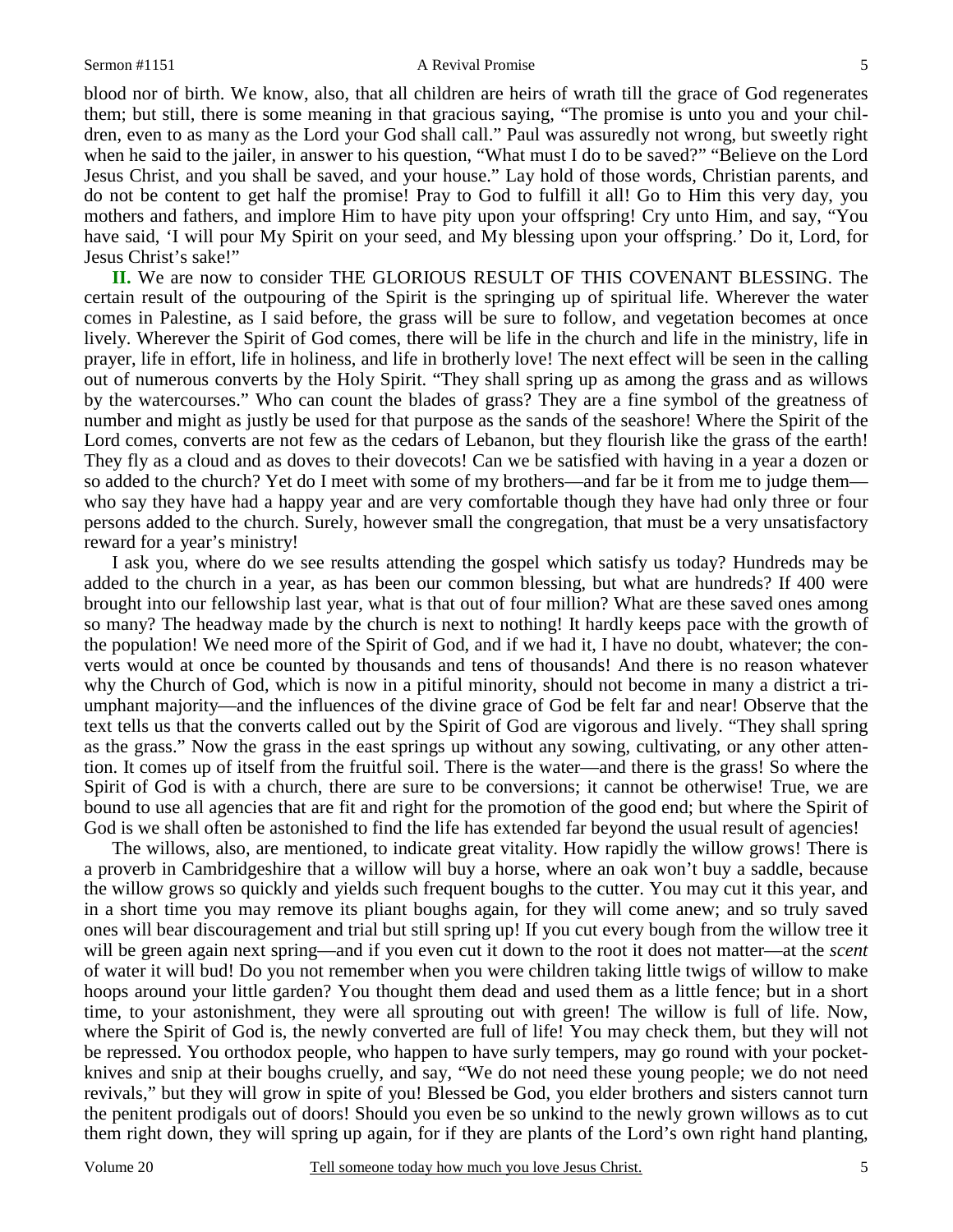and of the Spirit's watering, they will outlive the worst of usage! They will grow as the grass and as willows by the watercourses.

We may expect, then, if the Spirit of God shall work among us, that there will be an abundance of converts, and those of the most vigorous kind! These conversions will come from all quarters. The text says one shall say, and another shall call, and another shall subscribe. Here is one who is the son of a deacon—we expected him to give his heart to Jesus. Here is another—he is not the child of a religious professor, but comes from an ungodly family! Ah, here is another, he had grown up and come to ripe years, having followed after folly and confirmed himself in sin—yet he comes forward, for the *grace of God has called him!* One comes from the wealthy; another comes from the poor; a third comes from nobody knows where, but they will and must come, for God knows His own and will call them! They shall come from all trades and occupations, from all churches and denominations! From these little boys below me, I hope, and from you gray-headed people over yonder—one here, another there! We shall be wonderstruck as we hear from all corners, and parts, and places, "I am the Lord's!" And again, "I am called by the name of Jacob!" And again, "I am surnamed this day by the name of Israel!" The vessel of divine grace does not run in a groove, but breaks out where it seems least likely to do so! At one time it creates a revival at Samaria; at another time it saves a widow at Joppa, or the eunuch on the road to Gaza. Lord, call whomever You will, but do call many, for Jesus' sake!

One memorable thing about the conversions worked by the Holy Spirit is this—that these converted people shall be led to *acknowledge their faith.* They shall not, like Nicodemus, come to Jesus by night; they shall not hope to go to heaven creeping all the way behind the hedge, but they shall avow their allegiance. "One shall say, I am the Lord's; and another shall call himself by the name of Jacob, and another shall subscribe with his hand unto the Lord, and surname himself by the name of Israel." The God of Israel shall be their God, and the people of Israel shall be their people! I love to see both these things in young converts. Some appear to dedicate themselves to God, but they feel themselves such superior beings that they do not join with any church. Rather they hold themselves in the isolation which practically means, "Stand by, I am holier than you." They do not think any church good enough for them, but my private opinion is that they are not good enough for any church! On the other hand, some will join a church, but do not seem to have had enough respect to the inward vital part of religion in giving themselves up to the Lord, and, therefore, no church will find them to be any great gain. There must be the two together—a surrender to God, and then a union with the people of God!

Consider the first of these points—one shall say, "I am the Lord's." He shall confess that from head to foot, body, soul, and spirit he is not his own, but Christ's. He will feel, "I have been washed in His blood. I have been pardoned all my sins and been renewed in heart; and now I am the Lord's, and I desire to live to His praise; tell me what I can do and how I can serve the Lord, for I am His and mean to be His forever." This is delightful! Oh, to hear hundreds of you saying this! I would give my life to see it! Another convert is said to subscribe with his hand to the God of Jacob. He gives himself over to God and he does it deliberately—as deliberately as a person who signs a deed by which he makes over an estate. He writes his name and places his finger on the seal, and calmly says, "This is my act and deed." We do not recommend persons to write out covenants with God and sign them—they are apt to gender unto bondage—but we do recommend them to make such a covenant in their *hearts* before the Most High, saying—

## *"'Tis done, the great transaction's done! I am my Lord's and He is mine! He drew me, and I followed on, Charmed to obey the voice divine."*

 The text may have another rendering, for, if you notice, the word *"with"* in the text is in italics, to show that it was inserted by the translators. It might run thus—"Another shall subscribe his hand unto the Lord." This alludes to the custom which still exists, but which was more common in those days, of a servant being marked or tattooed on the hand with his master's name. So was it with soldiers; frequently, when they were enthusiastic for a leader, they would print his name on some part of their body, but very often upon the palms of their hands. There are constant allusions to this in the classics. We know that devout worshippers dedicated themselves to the god they worshipped, and were stamped with a se-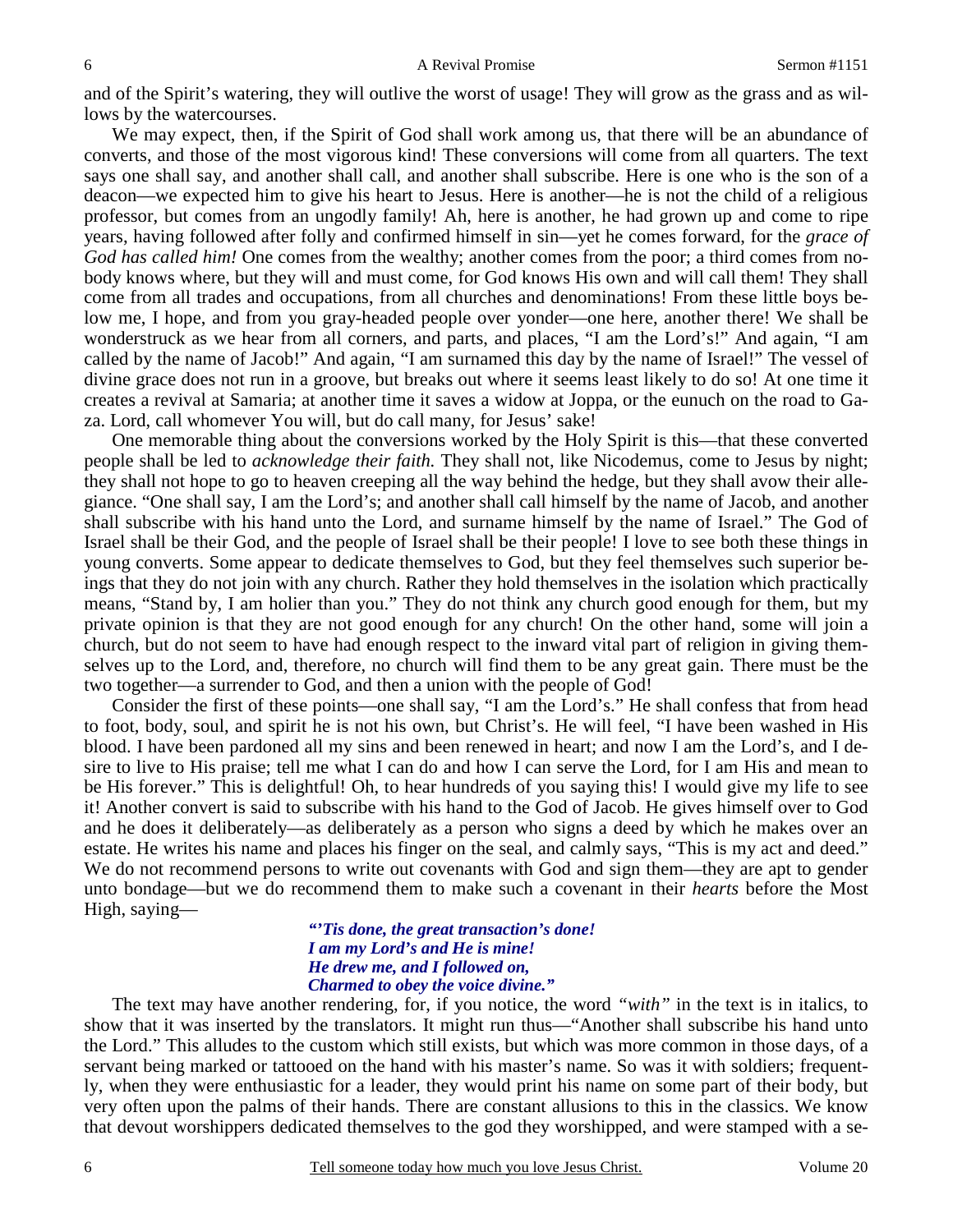#### Sermon #1151 A Revival Promise

cret mark. Paul alludes to this when he says, "Henceforth let no man trouble me, for I bear in my body the marks of the Lord Jesus," as much as to say, "I am Christ's—I have had His name branded upon me." When he suffered from being scourged and beaten with rods, he called it bearing the marks of the Lord Jesus, and did as good as say, "Flog away, you will only engrave His name into my flesh, for I am Christ's!" Now it would be a very superstitious and foolish thing for any man to be tattooed with the name of the Lord, or with a cross, for all that such an act meant in those who did it of old, we ought to mean, namely, that we are forever and beyond recall, the property of Jesus. Our ear is bored. We are servants, as long as we live, to our dear Master; they may sooner kill us than lead us away from Him whose we are, and whom we serve. Who shall separate us from the love of God?—

### *"High heaven that heard the solemn vow, That vow renewed shall daily hear, Till in life's latest hour I bow, And bless in death a bond so dear!"*

There was dedication to God of the fullest kind, but side by side with it went unity with the church, for the declaration, "I am the Lord's," was parallel with, "calling himself by the name of Jacob." Now the name of Jacob was the first, the lower, the common name of God's people—they were the seed of Jacob. "Ah," says the man who is converted, "I do not care what they call Christian people, they may call *me* by the same title if they will, and I will not complain; they may call us Puritans, Methodists, Ranters, Quakers—or whatever they like—I am one of them!"

I have read of a certain nobleman who was also a saint, that when he heard religious persons scoffed at as Puritans, he was accustomed at once to declare, "I am a Puritan too; I glory in being one of them!" They felt that it was of little use to mock at *him;* he was too stout a soldier and too bold a speaker. It is a grand thing when a man can say in company, "It does not matter what you think of religion, I belong to such-and-such Christian people, and I am not ashamed of it. I know their name is a mockery, and their minister is despised, but it does not matter, I am one of them." It is mentioned, also, that one surnamed himself by the name of Israel. That was the grand name of the church in those days—Israel, the prevailing prince. We ought to feel that to be a Christian is to possess a patent of nobility second to none! Duke, earl, knight, esquire—we covet none of these—call us by the name of Christ and we have honor enough! The name of Caesar is a poor thing compared with the name of Christ! Better be known as a disciple of Jesus than as an emperor of emperors! Oh, may the Spirit of God be poured out upon this place, that many of you may be savingly converted, and then say, "I will give myself to the Lord, and will also cast in my lot with His people. Where they dwell I will dwell; where they die there would I die; their people shall be my people, since their God has become my God." Pray dear brothers and sisters, that the promise before us may be fulfilled in this church, and in all the churches of our Lord Jesus Christ!

**III.** Now, lastly, I have to speak upon THE CONDUCT SUITABLE IF WE OBTAIN THIS BLESS-ING. First, O my brothers and sisters in Christ, if we would obtain these floods of blessing we must confess how dry, how thirsty, how wilderness-like we are! Humble yourselves, therefore, under the hand of God, and He will exalt you in due time. "He has filled the hungry with good things, but the rich He has sent away empty." Oh, for the spirit of humiliation throughout the church! Next to that let us cultivate prayer. "For this will I be inquired of by the house of Israel to do it for them." If you have a man's check for a thousand pounds, it would be very wicked of you to say, "I cannot get my money, this paper is not paid," if you have never taken it to the bank. And so, if you have God's promise and have never pleaded it, it is your own fault if you have not obtained the blessing! The very least thing God can ask of us is that we shall ask of Him! "Ask and it shall be given you: seek and you shall find: knock and it shall be opened unto you." Plead more earnestly in private; make your prayer meetings more energetic; attend them more often; throw your hearts more fully into them, and God's Spirit will be surely given!

Next to that, if we want the blessing we must put forth our own personal *effort!* It would be most absurd for a man to pray for a harvest, and neither plow nor sow! I cannot conceive anything more insulting to the Majesty of God than for us to pray and meanwhile fold our arms! It is not thus that we prove our sincerity. I desire to preach to you as if the conversion of these sinners around us depended wholly upon *me,* but then I delight to fall back upon the truth of God that it wholly depends upon the Lord God!